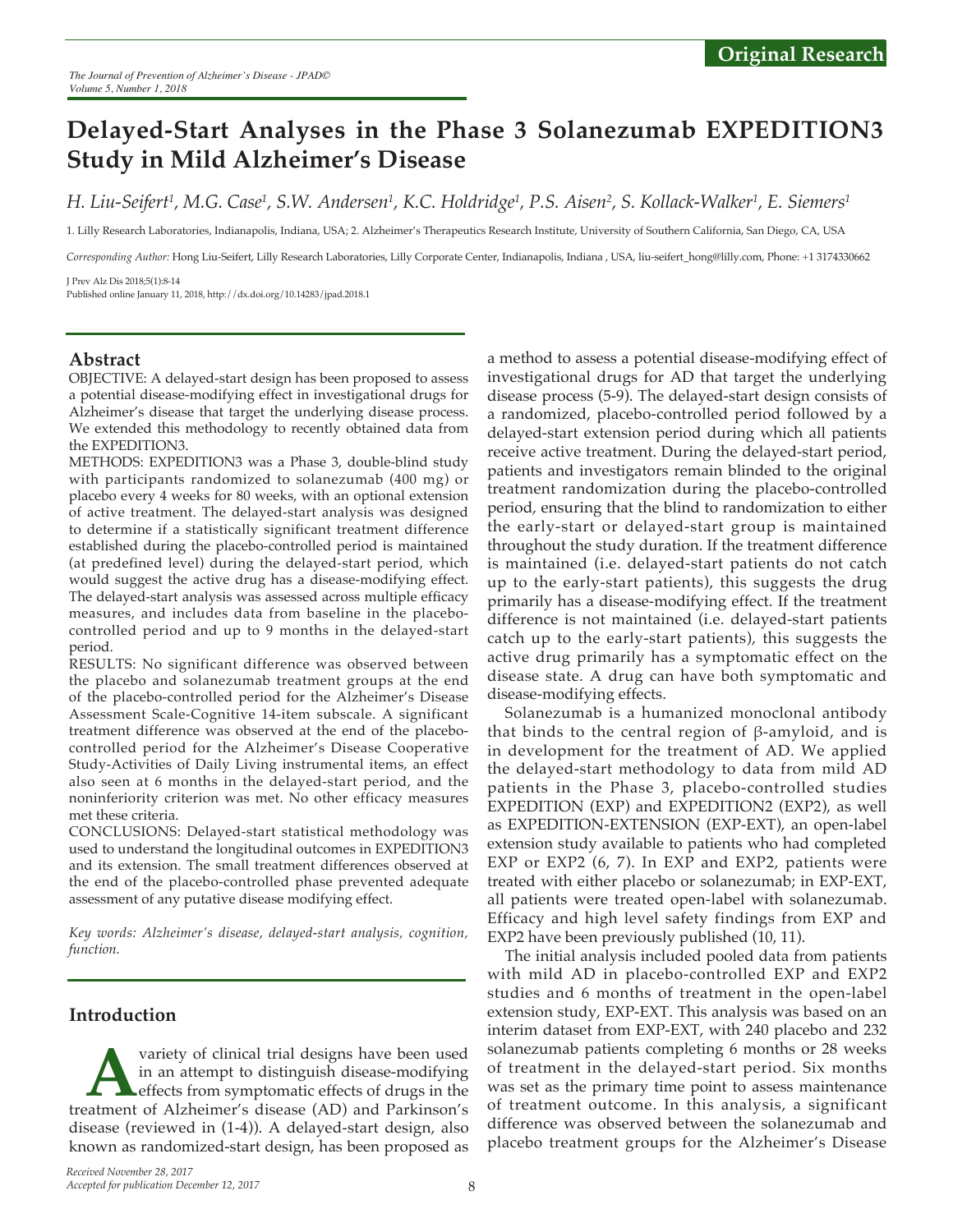Assessment Scale-Cognitive 14-item subscale (ADAS- $\text{Cog}_{14}$ ) at the end of the placebo-controlled period (Week 80), and at 6 months in EXP-EXT (Week 108) (6). The treatment difference in cognition between solanezumab and placebo treatment groups observed at the end of the placebo-controlled period was preserved at the end of the delayed-start period within a predefined margin (i.e., noninferiority criterion). Therefore, the results suggested patients who received solanezumab rather than placebo during the placebo-controlled study had a benefit that could not be recovered by patients who began solanezumab later in EXP-EXT. This finding was consistent with what is frequently called a diseasemodifying treatment effect.

A subsequent analysis was completed when all participants in EXP-EXT had complete 2 years of treatment or discontinued. In particular, 441 placebo and 441 solanezumab patients completed 6 months of treatment in the delayed-start period (7). The delayedstart analysis was performed on the ADAS-Co $g_{14}$ , the instrumental items from the Alzheimer's Disease Cooperative Study-Activities of Daily Living (ADCSiADL), and other cognitive and functional scales. Results showed a statistically significant difference between placebo and solanezumab for the ADAS- $\text{Cog}_{14}$  and the ADCS-iADL at the end of the placebo-controlled period (Week 80), and at 6 months in EXP-EXT (Week 108); the noninferiority criterion was met for both. Therefore, the results of the ADAS- $\text{Cog}_{14}$  and the ADCS-iADL provided further support of the possible disease-modifying effects of solanezumab on cognition and functioning. While the results for the 11-item scale of the ADAS-Cog (ADAS- $Cog_{11}$ ) were consistent with the ADAS- $Cog_{14}$ , the results for the other efficacy measures were more difficult to interpret, as some but not all of the criteria of the delayedstart analysis were met.

We now extend this methodology to recently obtained data from the EXPEDITION3 (EXP3) clinical trial. The EXP3 study incorporated a delayed-start design into a single protocol providing an opportunity to evaluate further the utility of this method and to understand the treatment effect of solanezumab. We report on findings from a delayed-start analyses across eight different cognitive and/or functional scales. Efficacy and high level safety findings from the double-blind, placebo-controlled period of EXP3 have been accepted for publication (12). After the double-blind, placebocontrolled period of EXP3 was completed, the results showed the study did not meet its primary endpoint as measured by ADAS- $\text{Cog}_{14'}$  and therefore, the open-label period of the study was stopped. Results from delayedstart analyses of available data are reported herein.

# **Methods**

EXP3 (Study LZAX, NCT01900665) was a Phase 3, double-blind study with participants randomized to solanezumab (400 mg) or placebo every 4 weeks for 80 weeks, with an optional extension of active treatment. The delayed-start analysis included data from baseline to up to 9 months in the delayed-start period available at the database lock. Eight different cognitive and functional subscales were assessed at 6 months and/or 9 months based on when the measures were collected. The placebocontrolled period extended from baseline (Week 0) out to 18 months (Week 80). The delayed-start period started at Week 80 and extended out to 28 weeks or 6 months (Week 108 from baseline, or the beginning of the placebocontrolled period), or to 40 weeks or 9 months (Week 120 from baseline). Mixed model repeated measures analyses were used to assess the longitudinal outcomes in the delayed-start period.

The delayed-start analysis focused on the primary outcome, the ADAS- $\text{Cog}_{14'}$  and a key secondary outcome, the instrumental subscale of the ADCS-iADL. Additional secondary measures included the Alzheimer's Disease Cooperative Study-Activities of Daily Living (ADCS-ADL), basic items of the ADCS-ADL (ADCS-bADL), integrated Alzheimer's Disease Rating Scale (iADRS), Functional Activities Questionnaire (FAQ), and the Mini-Mental State Examination (MMSE).

The delayed-start analysis was intended to determine whether the treatment difference, if significant at the end of the placebo-controlled period, was maintained (within a predefined margin) during the delayed-start period, by answering the following questions:

*Is there a significant difference between treatment groups at the end of the placebo-controlled period (Δ<sup>1</sup> )? If YES, then:*

*Is there a significant difference at the end of the delayed-start period (Δ<sup>2</sup> )?*

*Is the lower limit of 90% confidence interval for the noninferiority test statistic* 

*Δ2 – 0.5Δ<sup>1</sup> >0?*

The noninferiority test was carried out by constructing a one-sided 90% confidence interval for  $\Delta_2$ -0.5 $\Delta_1$ . If the lower limit of the confidence interval is greater than 0, the null hypothesis is rejected and the noninferiority criterion is met, indicating that at least 50% of the treatment difference observed at the end of the placebo-controlled period had been preserved at the end of the delayed-start period.

The early termination of the delayed-start period may have resulted, in part, in all of the patients essentially appearing to be early "drop-outs", or early termination visits. Therefore, instead of having evenly spaced, scheduled visits or time points for data collection and relatively large patient numbers at those time points, the early termination resulted in additional unplanned visits that had fewer numbers of patients at each time point. Subsequently, the number of data points collected at the protocol-specified, scheduled time points (e.g., every 3 months for the key clinical outcomes) were significantly reduced.

To determine the potential significance and impact of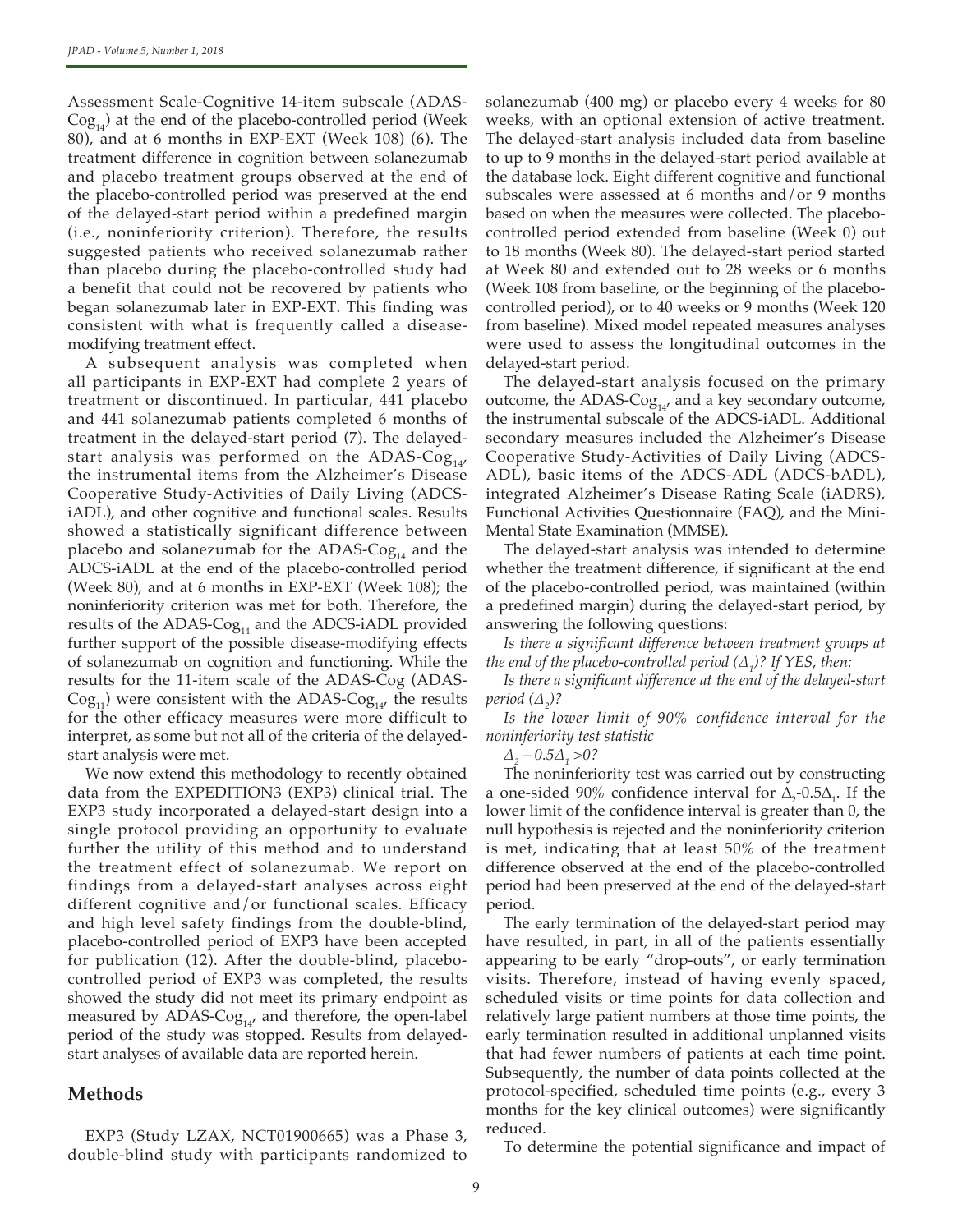| p-value<br>.158<br>029<br>.076<br>.224<br>272<br>.365<br>.020<br>.170<br>.039<br>524<br>.178<br>.282<br>.191<br>.191<br>LS Mean Change from<br>BL to endpoint (SE)<br>$-25.63(0.865)$<br>$-13.13(0.494)$<br>$-22.59(0.747)$<br>$-20.77(0.743)$<br>$-11.66(0.490)$<br>$-14.74(0.555)$<br>$-10.17(0.352)$<br>$-11.17(0.404)$<br>$-10.47(0.398)$<br>$-13.70(0.551)$<br>10.91 (0.447)<br>13.25 (0.526)<br>12.45 (0.523)<br>11.66 (0.449)<br>10.19 (0.397)<br>4.55(0.174)<br>$-9.11(0.346)$<br>$-4.76(0.177)$<br>$-2.18(0.115)$<br>$-2.24(0.135)$<br>$-1.86(0.113)$<br>$-2.36(0.138)$<br>9.22(0.337)<br>8.64 (0.333)<br>9.62 (0.392)<br>7.28 (0.235)<br>6.87(0.233)<br>455<br>683<br>$480$<br>683<br>480<br>756<br>660<br>465<br>482<br>465<br>466<br>652<br>678<br>464<br>661<br>464<br>782<br>692<br>661<br>692<br>483<br>662<br>692<br>483<br>791<br>661<br>777<br>$\mathbf{z}$<br>Lower Bound of<br>$-0.62(0.435)$<br>$-0.65(0.266)$<br>$-0.17(0.538)$<br>$-0.06(0.141)$<br>$-0.12(0.264)$<br>$-0.29(0.713)$<br>$-0.51(0.452)$<br>0.00(0.406)<br>$CI$ (SE)<br>na<br>na<br>na<br>na<br>na<br>na<br>$-1.33, 2.82$<br>$-1.45, 0.60$<br>$-0.22, 3.09$<br>$-1.11, 0.62$<br>$-0.58, 0.45$<br>$-0.02, 0.60$<br>$-1.43, 1.16$<br>$-1.01, 1.26$<br>$-0.28, 0.47$<br>$-1.06, 0.21$<br>$-0.67, 1.54$<br>$-1.14, 1.67$<br>0.10, 1.92<br>0.12, 2.32<br>$95\%$ CI<br>p-value<br>.482<br>030<br>029<br>414<br>839<br>574<br>.825<br>.712<br>.604<br>089<br>.801<br>441<br>$.071\,$<br>.191<br>LS Mean Change from<br><b>BL</b> to Endpoint (SE)<br>$-23.51(0.791)$<br>$-21.25(0.641)$<br>$-10.85(0.474)$<br>$-11.54(0.430)$<br>$-10.32(0.425)$<br>$-12.43(0.537)$<br>$-12.16(0.529)$<br>$-19.82(0.637)$<br>$-10.42(0.422)$<br>10.94 (0.400)<br>12.02 (0.496)<br>10.51 (0.398)<br>11.89 (0.491)<br>$-9.93(0.358)$<br>$-8.92(0.354)$<br>$-2.32(0.141)$<br>$-4.47(0.200)$<br>$-4.54(0.198)$<br>$-2.13(0.117)$<br>$-1.85(0.117)$<br>8.54 (0.338)<br>8.30 (0.336)<br>8.91 (0.432)<br>7.31 (0.249)<br>2.23 (0.139)<br>6.89(0.248)<br>9.04 (0.427)<br>Lower Bound<br>$-0.51(0.381)$<br>$-0.33(0.370)$<br>6(0.270)<br>$-0.37(0.204)$<br>(614.02)(0.419)<br>$-0.05(0.142)$<br>$-0.05(0.748)$<br>(0.413)<br>of CI (SE)<br>0.07<br>$-0.1$<br>$\mathop{\rm na}\nolimits$<br>na<br>na<br>na<br>na<br>$_{\rm na}$<br>$-1.02, 3.80$<br>$-1.36, 0.42$<br>$-0.92, 1.16$<br>$-0.01, 0.62$<br>$-0.29, 3.80$<br>$-1.14, 0.57$<br>$-1.46, 0.72$<br>$-0.35, 0.43$<br>$-1.01, 0.25$<br>$-0.48, 1.42$<br>$-0.36, 0.61$<br>$-0.50, 1.94$<br>0.19, 2.06<br>0.03, 2.17<br>U<br>$95\%$<br>p-value<br>.259<br>.516<br>.018<br>.298<br>509<br>.056<br>.839<br>.092<br>.332<br>$.607$<br>.044<br>.247<br>.822<br>.237<br>LS Mean Change from<br>BL to Endpoint (SE)<br><b>Scheduled Visits</b><br>$-25.41(0.887)$<br>$-12.13(0.409)$<br>$-22.54(0.757)$<br>$-10.98(0.451)$<br>$-10.37(0.375)$<br>$-12.25(0.415)$<br>$-20.79(0.755)$<br>$-10.52(0.402)$<br>$-11.40(0.380)$<br>$-11.70(0.455)$<br>10.40 (0.346)<br>10.11 (0.344)<br>10.93 (0.379)<br>11.40(0.374)<br>10.05(0.415)<br>$-9.43(0.400)$<br>$-2.23(0.141)$<br>$-4.88(0.189)$<br>$-4.76(0.187)$<br>$-2.14(0.118)$<br>$-1.83(0.117)$<br>$-2.27(0.143)$<br>9.20(0.344)<br>8.72 (0.343)<br>9.68(0.411)<br>7.26 (0.248)<br>6.88(0.247)<br>DS N=387<br>Treatment<br>$DS$ $N = 553$<br>DS N=546<br>DS N=553<br>DS N=392<br>DS N=392<br>DS N=538<br>DS N=395<br>DS N=395<br>DS N=552<br>DS N=395<br>DS N=557<br>ES N=553<br>ES $N=403$<br>ES N=553<br>ES $N=403$<br>ES N=548<br>DS N=551<br>ES N=560<br>ES N=407<br>$DS N = 551$<br>ES N=560<br>ES N=560<br>ES N=408<br>ES N=549<br>ES N= $408$<br>$ESN = 557$<br>Group<br>ADCS ADL Total<br><b>Time Point</b><br>ADAS-Cog11<br>ADAS Cog14<br>ADCS iADL<br>ADCS bADL<br>(Week 120)<br>(Week 108)<br>$9$ months<br>9 months<br>6 months<br>$6$ months<br>6 months<br>6 months<br>9 months<br>6 months<br>$6$ months<br>9 months<br>9 months<br>9 months<br>6 months<br>6 months<br>iADRS<br><b>MMSE</b><br>Scale<br>EAQ |          |                 |  | All Observed Open Label Visits |  | Visit Interval |                 |               |                             |
|--------------------------------------------------------------------------------------------------------------------------------------------------------------------------------------------------------------------------------------------------------------------------------------------------------------------------------------------------------------------------------------------------------------------------------------------------------------------------------------------------------------------------------------------------------------------------------------------------------------------------------------------------------------------------------------------------------------------------------------------------------------------------------------------------------------------------------------------------------------------------------------------------------------------------------------------------------------------------------------------------------------------------------------------------------------------------------------------------------------------------------------------------------------------------------------------------------------------------------------------------------------------------------------------------------------------------------------------------------------------------------------------------------------------------------------------------------------------------------------------------------------------------------------------------------------------------------------------------------------------------------------------------------------------------------------------------------------------------------------------------------------------------------------------------------------------------------------------------------------------------------------------------------------------------------------------------------------------------------------------------------------------------------------------------------------------------------------------------------------------------------------------------------------------------------------------------------------------------------------------------------------------------------------------------------------------------------------------------------------------------------------------------------------------------------------------------------------------------------------------------------------------------------------------------------------------------------------------------------------------------------------------------------------------------------------------------------------------------------------------------------------------------------------------------------------------------------------------------------------------------------------------------------------------------------------------------------------------------------------------------------------------------------------------------------------------------------------------------------------------------------------------------------------------------------------------------------------------------------------------------------------------------------------------------------------------------------------------------------------------------------------------------------------------------------------------------------------------------------------------------------------------------------------------------------------------------------------------------------------------------------------------------------------------------------------------------------------------------------------------------------------------------------------------------------------------------------------------------------------------------------------------------------------------------------------------------------------------------|----------|-----------------|--|--------------------------------|--|----------------|-----------------|---------------|-----------------------------|
|                                                                                                                                                                                                                                                                                                                                                                                                                                                                                                                                                                                                                                                                                                                                                                                                                                                                                                                                                                                                                                                                                                                                                                                                                                                                                                                                                                                                                                                                                                                                                                                                                                                                                                                                                                                                                                                                                                                                                                                                                                                                                                                                                                                                                                                                                                                                                                                                                                                                                                                                                                                                                                                                                                                                                                                                                                                                                                                                                                                                                                                                                                                                                                                                                                                                                                                                                                                                                                                                                                                                                                                                                                                                                                                                                                                                                                                                                                                                                                          |          |                 |  |                                |  |                |                 |               |                             |
|                                                                                                                                                                                                                                                                                                                                                                                                                                                                                                                                                                                                                                                                                                                                                                                                                                                                                                                                                                                                                                                                                                                                                                                                                                                                                                                                                                                                                                                                                                                                                                                                                                                                                                                                                                                                                                                                                                                                                                                                                                                                                                                                                                                                                                                                                                                                                                                                                                                                                                                                                                                                                                                                                                                                                                                                                                                                                                                                                                                                                                                                                                                                                                                                                                                                                                                                                                                                                                                                                                                                                                                                                                                                                                                                                                                                                                                                                                                                                                          |          |                 |  |                                |  |                |                 | 95% CI        | Lower Bound of<br>$CI$ (SE) |
|                                                                                                                                                                                                                                                                                                                                                                                                                                                                                                                                                                                                                                                                                                                                                                                                                                                                                                                                                                                                                                                                                                                                                                                                                                                                                                                                                                                                                                                                                                                                                                                                                                                                                                                                                                                                                                                                                                                                                                                                                                                                                                                                                                                                                                                                                                                                                                                                                                                                                                                                                                                                                                                                                                                                                                                                                                                                                                                                                                                                                                                                                                                                                                                                                                                                                                                                                                                                                                                                                                                                                                                                                                                                                                                                                                                                                                                                                                                                                                          |          |                 |  |                                |  |                |                 |               |                             |
|                                                                                                                                                                                                                                                                                                                                                                                                                                                                                                                                                                                                                                                                                                                                                                                                                                                                                                                                                                                                                                                                                                                                                                                                                                                                                                                                                                                                                                                                                                                                                                                                                                                                                                                                                                                                                                                                                                                                                                                                                                                                                                                                                                                                                                                                                                                                                                                                                                                                                                                                                                                                                                                                                                                                                                                                                                                                                                                                                                                                                                                                                                                                                                                                                                                                                                                                                                                                                                                                                                                                                                                                                                                                                                                                                                                                                                                                                                                                                                          |          |                 |  |                                |  |                |                 | $-1.95, 0.46$ | $-0.22(0.441)$              |
|                                                                                                                                                                                                                                                                                                                                                                                                                                                                                                                                                                                                                                                                                                                                                                                                                                                                                                                                                                                                                                                                                                                                                                                                                                                                                                                                                                                                                                                                                                                                                                                                                                                                                                                                                                                                                                                                                                                                                                                                                                                                                                                                                                                                                                                                                                                                                                                                                                                                                                                                                                                                                                                                                                                                                                                                                                                                                                                                                                                                                                                                                                                                                                                                                                                                                                                                                                                                                                                                                                                                                                                                                                                                                                                                                                                                                                                                                                                                                                          |          |                 |  |                                |  |                |                 |               |                             |
|                                                                                                                                                                                                                                                                                                                                                                                                                                                                                                                                                                                                                                                                                                                                                                                                                                                                                                                                                                                                                                                                                                                                                                                                                                                                                                                                                                                                                                                                                                                                                                                                                                                                                                                                                                                                                                                                                                                                                                                                                                                                                                                                                                                                                                                                                                                                                                                                                                                                                                                                                                                                                                                                                                                                                                                                                                                                                                                                                                                                                                                                                                                                                                                                                                                                                                                                                                                                                                                                                                                                                                                                                                                                                                                                                                                                                                                                                                                                                                          |          |                 |  |                                |  |                |                 | $-2.22, 0.63$ | na                          |
|                                                                                                                                                                                                                                                                                                                                                                                                                                                                                                                                                                                                                                                                                                                                                                                                                                                                                                                                                                                                                                                                                                                                                                                                                                                                                                                                                                                                                                                                                                                                                                                                                                                                                                                                                                                                                                                                                                                                                                                                                                                                                                                                                                                                                                                                                                                                                                                                                                                                                                                                                                                                                                                                                                                                                                                                                                                                                                                                                                                                                                                                                                                                                                                                                                                                                                                                                                                                                                                                                                                                                                                                                                                                                                                                                                                                                                                                                                                                                                          |          |                 |  |                                |  |                |                 |               |                             |
|                                                                                                                                                                                                                                                                                                                                                                                                                                                                                                                                                                                                                                                                                                                                                                                                                                                                                                                                                                                                                                                                                                                                                                                                                                                                                                                                                                                                                                                                                                                                                                                                                                                                                                                                                                                                                                                                                                                                                                                                                                                                                                                                                                                                                                                                                                                                                                                                                                                                                                                                                                                                                                                                                                                                                                                                                                                                                                                                                                                                                                                                                                                                                                                                                                                                                                                                                                                                                                                                                                                                                                                                                                                                                                                                                                                                                                                                                                                                                                          |          |                 |  |                                |  |                |                 |               |                             |
|                                                                                                                                                                                                                                                                                                                                                                                                                                                                                                                                                                                                                                                                                                                                                                                                                                                                                                                                                                                                                                                                                                                                                                                                                                                                                                                                                                                                                                                                                                                                                                                                                                                                                                                                                                                                                                                                                                                                                                                                                                                                                                                                                                                                                                                                                                                                                                                                                                                                                                                                                                                                                                                                                                                                                                                                                                                                                                                                                                                                                                                                                                                                                                                                                                                                                                                                                                                                                                                                                                                                                                                                                                                                                                                                                                                                                                                                                                                                                                          |          |                 |  |                                |  |                |                 | $-1.44, 0.29$ | $-0.20(0.350)$              |
|                                                                                                                                                                                                                                                                                                                                                                                                                                                                                                                                                                                                                                                                                                                                                                                                                                                                                                                                                                                                                                                                                                                                                                                                                                                                                                                                                                                                                                                                                                                                                                                                                                                                                                                                                                                                                                                                                                                                                                                                                                                                                                                                                                                                                                                                                                                                                                                                                                                                                                                                                                                                                                                                                                                                                                                                                                                                                                                                                                                                                                                                                                                                                                                                                                                                                                                                                                                                                                                                                                                                                                                                                                                                                                                                                                                                                                                                                                                                                                          |          |                 |  |                                |  |                |                 |               |                             |
|                                                                                                                                                                                                                                                                                                                                                                                                                                                                                                                                                                                                                                                                                                                                                                                                                                                                                                                                                                                                                                                                                                                                                                                                                                                                                                                                                                                                                                                                                                                                                                                                                                                                                                                                                                                                                                                                                                                                                                                                                                                                                                                                                                                                                                                                                                                                                                                                                                                                                                                                                                                                                                                                                                                                                                                                                                                                                                                                                                                                                                                                                                                                                                                                                                                                                                                                                                                                                                                                                                                                                                                                                                                                                                                                                                                                                                                                                                                                                                          |          |                 |  |                                |  |                |                 | $-1.61, 0.47$ | $\mathop{\rm na}\nolimits$  |
|                                                                                                                                                                                                                                                                                                                                                                                                                                                                                                                                                                                                                                                                                                                                                                                                                                                                                                                                                                                                                                                                                                                                                                                                                                                                                                                                                                                                                                                                                                                                                                                                                                                                                                                                                                                                                                                                                                                                                                                                                                                                                                                                                                                                                                                                                                                                                                                                                                                                                                                                                                                                                                                                                                                                                                                                                                                                                                                                                                                                                                                                                                                                                                                                                                                                                                                                                                                                                                                                                                                                                                                                                                                                                                                                                                                                                                                                                                                                                                          |          |                 |  |                                |  |                |                 |               |                             |
|                                                                                                                                                                                                                                                                                                                                                                                                                                                                                                                                                                                                                                                                                                                                                                                                                                                                                                                                                                                                                                                                                                                                                                                                                                                                                                                                                                                                                                                                                                                                                                                                                                                                                                                                                                                                                                                                                                                                                                                                                                                                                                                                                                                                                                                                                                                                                                                                                                                                                                                                                                                                                                                                                                                                                                                                                                                                                                                                                                                                                                                                                                                                                                                                                                                                                                                                                                                                                                                                                                                                                                                                                                                                                                                                                                                                                                                                                                                                                                          |          |                 |  |                                |  |                |                 |               |                             |
|                                                                                                                                                                                                                                                                                                                                                                                                                                                                                                                                                                                                                                                                                                                                                                                                                                                                                                                                                                                                                                                                                                                                                                                                                                                                                                                                                                                                                                                                                                                                                                                                                                                                                                                                                                                                                                                                                                                                                                                                                                                                                                                                                                                                                                                                                                                                                                                                                                                                                                                                                                                                                                                                                                                                                                                                                                                                                                                                                                                                                                                                                                                                                                                                                                                                                                                                                                                                                                                                                                                                                                                                                                                                                                                                                                                                                                                                                                                                                                          |          |                 |  |                                |  |                |                 | $-0.24, 0.65$ | $-0.26(0.176)$              |
|                                                                                                                                                                                                                                                                                                                                                                                                                                                                                                                                                                                                                                                                                                                                                                                                                                                                                                                                                                                                                                                                                                                                                                                                                                                                                                                                                                                                                                                                                                                                                                                                                                                                                                                                                                                                                                                                                                                                                                                                                                                                                                                                                                                                                                                                                                                                                                                                                                                                                                                                                                                                                                                                                                                                                                                                                                                                                                                                                                                                                                                                                                                                                                                                                                                                                                                                                                                                                                                                                                                                                                                                                                                                                                                                                                                                                                                                                                                                                                          |          |                 |  |                                |  |                |                 |               |                             |
|                                                                                                                                                                                                                                                                                                                                                                                                                                                                                                                                                                                                                                                                                                                                                                                                                                                                                                                                                                                                                                                                                                                                                                                                                                                                                                                                                                                                                                                                                                                                                                                                                                                                                                                                                                                                                                                                                                                                                                                                                                                                                                                                                                                                                                                                                                                                                                                                                                                                                                                                                                                                                                                                                                                                                                                                                                                                                                                                                                                                                                                                                                                                                                                                                                                                                                                                                                                                                                                                                                                                                                                                                                                                                                                                                                                                                                                                                                                                                                          |          |                 |  |                                |  |                |                 |               |                             |
|                                                                                                                                                                                                                                                                                                                                                                                                                                                                                                                                                                                                                                                                                                                                                                                                                                                                                                                                                                                                                                                                                                                                                                                                                                                                                                                                                                                                                                                                                                                                                                                                                                                                                                                                                                                                                                                                                                                                                                                                                                                                                                                                                                                                                                                                                                                                                                                                                                                                                                                                                                                                                                                                                                                                                                                                                                                                                                                                                                                                                                                                                                                                                                                                                                                                                                                                                                                                                                                                                                                                                                                                                                                                                                                                                                                                                                                                                                                                                                          |          |                 |  |                                |  |                |                 | 0.17, 1.96    | 0.10(0.365)                 |
|                                                                                                                                                                                                                                                                                                                                                                                                                                                                                                                                                                                                                                                                                                                                                                                                                                                                                                                                                                                                                                                                                                                                                                                                                                                                                                                                                                                                                                                                                                                                                                                                                                                                                                                                                                                                                                                                                                                                                                                                                                                                                                                                                                                                                                                                                                                                                                                                                                                                                                                                                                                                                                                                                                                                                                                                                                                                                                                                                                                                                                                                                                                                                                                                                                                                                                                                                                                                                                                                                                                                                                                                                                                                                                                                                                                                                                                                                                                                                                          |          |                 |  |                                |  |                |                 |               |                             |
|                                                                                                                                                                                                                                                                                                                                                                                                                                                                                                                                                                                                                                                                                                                                                                                                                                                                                                                                                                                                                                                                                                                                                                                                                                                                                                                                                                                                                                                                                                                                                                                                                                                                                                                                                                                                                                                                                                                                                                                                                                                                                                                                                                                                                                                                                                                                                                                                                                                                                                                                                                                                                                                                                                                                                                                                                                                                                                                                                                                                                                                                                                                                                                                                                                                                                                                                                                                                                                                                                                                                                                                                                                                                                                                                                                                                                                                                                                                                                                          |          |                 |  |                                |  |                |                 | $-0.35, 1.75$ | na                          |
|                                                                                                                                                                                                                                                                                                                                                                                                                                                                                                                                                                                                                                                                                                                                                                                                                                                                                                                                                                                                                                                                                                                                                                                                                                                                                                                                                                                                                                                                                                                                                                                                                                                                                                                                                                                                                                                                                                                                                                                                                                                                                                                                                                                                                                                                                                                                                                                                                                                                                                                                                                                                                                                                                                                                                                                                                                                                                                                                                                                                                                                                                                                                                                                                                                                                                                                                                                                                                                                                                                                                                                                                                                                                                                                                                                                                                                                                                                                                                                          |          |                 |  |                                |  |                |                 |               |                             |
|                                                                                                                                                                                                                                                                                                                                                                                                                                                                                                                                                                                                                                                                                                                                                                                                                                                                                                                                                                                                                                                                                                                                                                                                                                                                                                                                                                                                                                                                                                                                                                                                                                                                                                                                                                                                                                                                                                                                                                                                                                                                                                                                                                                                                                                                                                                                                                                                                                                                                                                                                                                                                                                                                                                                                                                                                                                                                                                                                                                                                                                                                                                                                                                                                                                                                                                                                                                                                                                                                                                                                                                                                                                                                                                                                                                                                                                                                                                                                                          |          |                 |  |                                |  |                |                 |               |                             |
|                                                                                                                                                                                                                                                                                                                                                                                                                                                                                                                                                                                                                                                                                                                                                                                                                                                                                                                                                                                                                                                                                                                                                                                                                                                                                                                                                                                                                                                                                                                                                                                                                                                                                                                                                                                                                                                                                                                                                                                                                                                                                                                                                                                                                                                                                                                                                                                                                                                                                                                                                                                                                                                                                                                                                                                                                                                                                                                                                                                                                                                                                                                                                                                                                                                                                                                                                                                                                                                                                                                                                                                                                                                                                                                                                                                                                                                                                                                                                                          |          |                 |  |                                |  |                |                 | 0.15, 2.80    | 0.17(0.491)                 |
|                                                                                                                                                                                                                                                                                                                                                                                                                                                                                                                                                                                                                                                                                                                                                                                                                                                                                                                                                                                                                                                                                                                                                                                                                                                                                                                                                                                                                                                                                                                                                                                                                                                                                                                                                                                                                                                                                                                                                                                                                                                                                                                                                                                                                                                                                                                                                                                                                                                                                                                                                                                                                                                                                                                                                                                                                                                                                                                                                                                                                                                                                                                                                                                                                                                                                                                                                                                                                                                                                                                                                                                                                                                                                                                                                                                                                                                                                                                                                                          |          |                 |  |                                |  |                |                 |               |                             |
|                                                                                                                                                                                                                                                                                                                                                                                                                                                                                                                                                                                                                                                                                                                                                                                                                                                                                                                                                                                                                                                                                                                                                                                                                                                                                                                                                                                                                                                                                                                                                                                                                                                                                                                                                                                                                                                                                                                                                                                                                                                                                                                                                                                                                                                                                                                                                                                                                                                                                                                                                                                                                                                                                                                                                                                                                                                                                                                                                                                                                                                                                                                                                                                                                                                                                                                                                                                                                                                                                                                                                                                                                                                                                                                                                                                                                                                                                                                                                                          |          |                 |  |                                |  |                |                 | $-0.45, 2.55$ | na                          |
|                                                                                                                                                                                                                                                                                                                                                                                                                                                                                                                                                                                                                                                                                                                                                                                                                                                                                                                                                                                                                                                                                                                                                                                                                                                                                                                                                                                                                                                                                                                                                                                                                                                                                                                                                                                                                                                                                                                                                                                                                                                                                                                                                                                                                                                                                                                                                                                                                                                                                                                                                                                                                                                                                                                                                                                                                                                                                                                                                                                                                                                                                                                                                                                                                                                                                                                                                                                                                                                                                                                                                                                                                                                                                                                                                                                                                                                                                                                                                                          |          |                 |  |                                |  |                |                 |               |                             |
|                                                                                                                                                                                                                                                                                                                                                                                                                                                                                                                                                                                                                                                                                                                                                                                                                                                                                                                                                                                                                                                                                                                                                                                                                                                                                                                                                                                                                                                                                                                                                                                                                                                                                                                                                                                                                                                                                                                                                                                                                                                                                                                                                                                                                                                                                                                                                                                                                                                                                                                                                                                                                                                                                                                                                                                                                                                                                                                                                                                                                                                                                                                                                                                                                                                                                                                                                                                                                                                                                                                                                                                                                                                                                                                                                                                                                                                                                                                                                                          |          |                 |  |                                |  |                |                 |               |                             |
|                                                                                                                                                                                                                                                                                                                                                                                                                                                                                                                                                                                                                                                                                                                                                                                                                                                                                                                                                                                                                                                                                                                                                                                                                                                                                                                                                                                                                                                                                                                                                                                                                                                                                                                                                                                                                                                                                                                                                                                                                                                                                                                                                                                                                                                                                                                                                                                                                                                                                                                                                                                                                                                                                                                                                                                                                                                                                                                                                                                                                                                                                                                                                                                                                                                                                                                                                                                                                                                                                                                                                                                                                                                                                                                                                                                                                                                                                                                                                                          |          |                 |  |                                |  |                |                 | 0.02, 0.62    | $-0.03(0.134)$              |
|                                                                                                                                                                                                                                                                                                                                                                                                                                                                                                                                                                                                                                                                                                                                                                                                                                                                                                                                                                                                                                                                                                                                                                                                                                                                                                                                                                                                                                                                                                                                                                                                                                                                                                                                                                                                                                                                                                                                                                                                                                                                                                                                                                                                                                                                                                                                                                                                                                                                                                                                                                                                                                                                                                                                                                                                                                                                                                                                                                                                                                                                                                                                                                                                                                                                                                                                                                                                                                                                                                                                                                                                                                                                                                                                                                                                                                                                                                                                                                          |          |                 |  |                                |  |                |                 |               |                             |
|                                                                                                                                                                                                                                                                                                                                                                                                                                                                                                                                                                                                                                                                                                                                                                                                                                                                                                                                                                                                                                                                                                                                                                                                                                                                                                                                                                                                                                                                                                                                                                                                                                                                                                                                                                                                                                                                                                                                                                                                                                                                                                                                                                                                                                                                                                                                                                                                                                                                                                                                                                                                                                                                                                                                                                                                                                                                                                                                                                                                                                                                                                                                                                                                                                                                                                                                                                                                                                                                                                                                                                                                                                                                                                                                                                                                                                                                                                                                                                          |          |                 |  |                                |  |                |                 | $-0.25, 0.49$ | na                          |
|                                                                                                                                                                                                                                                                                                                                                                                                                                                                                                                                                                                                                                                                                                                                                                                                                                                                                                                                                                                                                                                                                                                                                                                                                                                                                                                                                                                                                                                                                                                                                                                                                                                                                                                                                                                                                                                                                                                                                                                                                                                                                                                                                                                                                                                                                                                                                                                                                                                                                                                                                                                                                                                                                                                                                                                                                                                                                                                                                                                                                                                                                                                                                                                                                                                                                                                                                                                                                                                                                                                                                                                                                                                                                                                                                                                                                                                                                                                                                                          |          |                 |  |                                |  |                |                 |               |                             |
|                                                                                                                                                                                                                                                                                                                                                                                                                                                                                                                                                                                                                                                                                                                                                                                                                                                                                                                                                                                                                                                                                                                                                                                                                                                                                                                                                                                                                                                                                                                                                                                                                                                                                                                                                                                                                                                                                                                                                                                                                                                                                                                                                                                                                                                                                                                                                                                                                                                                                                                                                                                                                                                                                                                                                                                                                                                                                                                                                                                                                                                                                                                                                                                                                                                                                                                                                                                                                                                                                                                                                                                                                                                                                                                                                                                                                                                                                                                                                                          |          |                 |  |                                |  |                |                 |               |                             |
|                                                                                                                                                                                                                                                                                                                                                                                                                                                                                                                                                                                                                                                                                                                                                                                                                                                                                                                                                                                                                                                                                                                                                                                                                                                                                                                                                                                                                                                                                                                                                                                                                                                                                                                                                                                                                                                                                                                                                                                                                                                                                                                                                                                                                                                                                                                                                                                                                                                                                                                                                                                                                                                                                                                                                                                                                                                                                                                                                                                                                                                                                                                                                                                                                                                                                                                                                                                                                                                                                                                                                                                                                                                                                                                                                                                                                                                                                                                                                                          |          |                 |  |                                |  |                |                 |               |                             |
|                                                                                                                                                                                                                                                                                                                                                                                                                                                                                                                                                                                                                                                                                                                                                                                                                                                                                                                                                                                                                                                                                                                                                                                                                                                                                                                                                                                                                                                                                                                                                                                                                                                                                                                                                                                                                                                                                                                                                                                                                                                                                                                                                                                                                                                                                                                                                                                                                                                                                                                                                                                                                                                                                                                                                                                                                                                                                                                                                                                                                                                                                                                                                                                                                                                                                                                                                                                                                                                                                                                                                                                                                                                                                                                                                                                                                                                                                                                                                                          |          |                 |  |                                |  |                |                 | $-1.00, 0.19$ | $-0.08(0.225)$              |
|                                                                                                                                                                                                                                                                                                                                                                                                                                                                                                                                                                                                                                                                                                                                                                                                                                                                                                                                                                                                                                                                                                                                                                                                                                                                                                                                                                                                                                                                                                                                                                                                                                                                                                                                                                                                                                                                                                                                                                                                                                                                                                                                                                                                                                                                                                                                                                                                                                                                                                                                                                                                                                                                                                                                                                                                                                                                                                                                                                                                                                                                                                                                                                                                                                                                                                                                                                                                                                                                                                                                                                                                                                                                                                                                                                                                                                                                                                                                                                          |          |                 |  |                                |  |                |                 |               |                             |
|                                                                                                                                                                                                                                                                                                                                                                                                                                                                                                                                                                                                                                                                                                                                                                                                                                                                                                                                                                                                                                                                                                                                                                                                                                                                                                                                                                                                                                                                                                                                                                                                                                                                                                                                                                                                                                                                                                                                                                                                                                                                                                                                                                                                                                                                                                                                                                                                                                                                                                                                                                                                                                                                                                                                                                                                                                                                                                                                                                                                                                                                                                                                                                                                                                                                                                                                                                                                                                                                                                                                                                                                                                                                                                                                                                                                                                                                                                                                                                          |          |                 |  |                                |  |                |                 | $-0.19, 3.84$ | 0.04(0.723)                 |
|                                                                                                                                                                                                                                                                                                                                                                                                                                                                                                                                                                                                                                                                                                                                                                                                                                                                                                                                                                                                                                                                                                                                                                                                                                                                                                                                                                                                                                                                                                                                                                                                                                                                                                                                                                                                                                                                                                                                                                                                                                                                                                                                                                                                                                                                                                                                                                                                                                                                                                                                                                                                                                                                                                                                                                                                                                                                                                                                                                                                                                                                                                                                                                                                                                                                                                                                                                                                                                                                                                                                                                                                                                                                                                                                                                                                                                                                                                                                                                          |          |                 |  |                                |  |                |                 |               |                             |
|                                                                                                                                                                                                                                                                                                                                                                                                                                                                                                                                                                                                                                                                                                                                                                                                                                                                                                                                                                                                                                                                                                                                                                                                                                                                                                                                                                                                                                                                                                                                                                                                                                                                                                                                                                                                                                                                                                                                                                                                                                                                                                                                                                                                                                                                                                                                                                                                                                                                                                                                                                                                                                                                                                                                                                                                                                                                                                                                                                                                                                                                                                                                                                                                                                                                                                                                                                                                                                                                                                                                                                                                                                                                                                                                                                                                                                                                                                                                                                          |          |                 |  |                                |  |                |                 | $-0.66, 4.04$ | na                          |
|                                                                                                                                                                                                                                                                                                                                                                                                                                                                                                                                                                                                                                                                                                                                                                                                                                                                                                                                                                                                                                                                                                                                                                                                                                                                                                                                                                                                                                                                                                                                                                                                                                                                                                                                                                                                                                                                                                                                                                                                                                                                                                                                                                                                                                                                                                                                                                                                                                                                                                                                                                                                                                                                                                                                                                                                                                                                                                                                                                                                                                                                                                                                                                                                                                                                                                                                                                                                                                                                                                                                                                                                                                                                                                                                                                                                                                                                                                                                                                          | ES N=400 | $-24.02(0.883)$ |  | $-22.77(0.783)$                |  | 474            | $-23.94(0.859)$ |               |                             |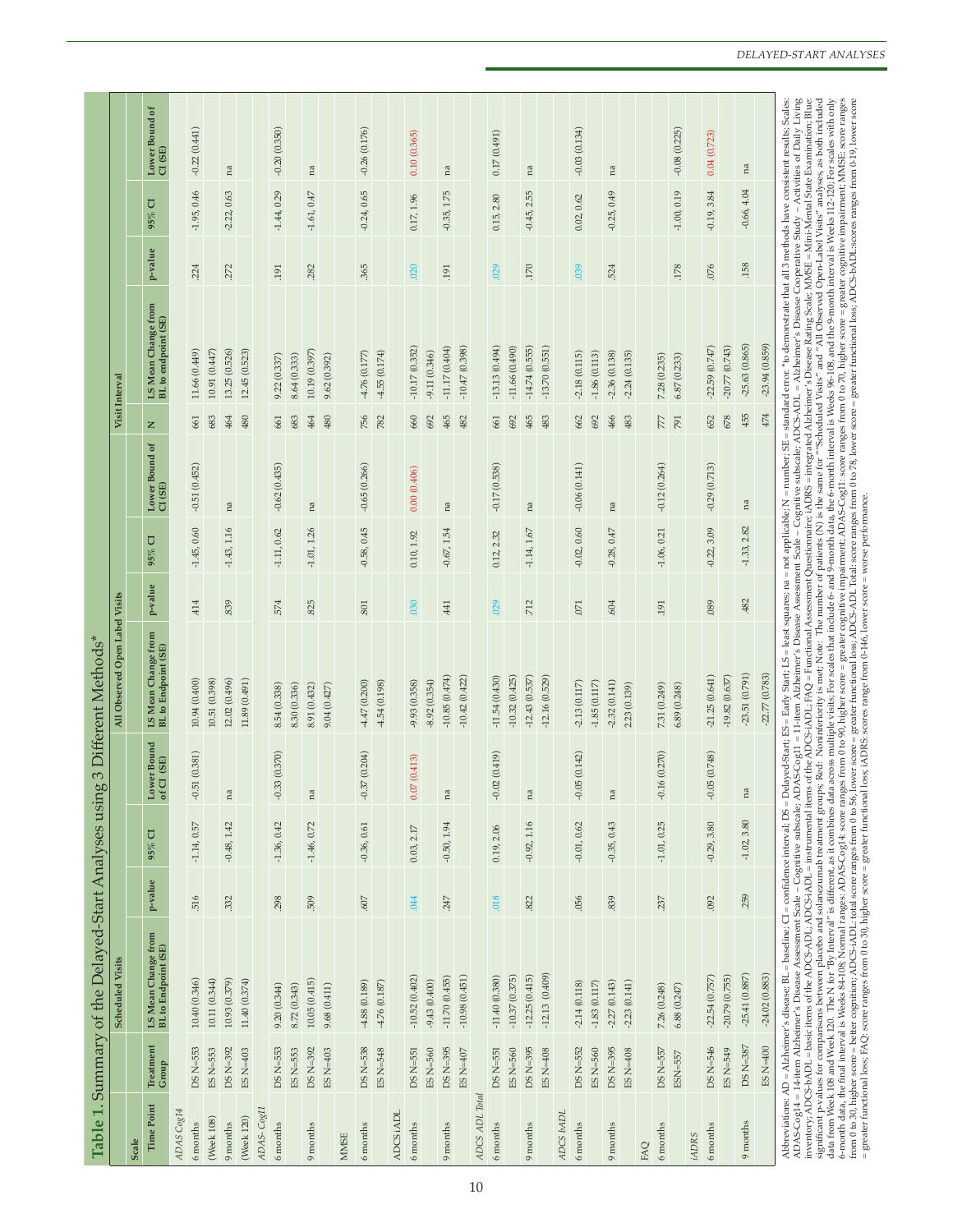this technical issue, we assessed the outcomes of the delayed-start analysis using three different statistical approaches across eight different scales. These approaches included: 1) "Scheduled Visits", 2) "All Observed Open-Label Visits", and 3) "Visit Interval". The "Scheduled Visits" approach included data from those visits at which scales were scheduled or preplanned for data collection according to study protocol. This approach is consistent with previously reported delayedstart analyses of solanezumab studies (6, 7). The "All Observed Open-Label Visits" approach included data collected from all visits in the model. Any visit at which a scale was administered was analyzed separately. This approach resulted in small patient counts for some of these visits. Lastly, the "Visit Interval" approach included data from all open-label visits. The time intervals were based on scheduled visits that occurred every 3 months, utilizing the last observation made within that interval for each patient. Analyses using these three statistical approaches were pre-specified prior to final database lock.

#### **Results**

No significant difference was observed between the placebo and solanezumab treatment groups at the end of the placebo-controlled period as measured by the study's primary outcome, the ADAS- $\text{Cog}_{14}$  (Figure 1A). While the noninferiority test is no longer meaningful in this situation, the mixed model repeated measures analyses were carried out to better understand the longitudinal outcomes in the delayed-start period. For the ADAS- $\text{Cog}_{14}$ , no significant difference was observed between the delayed-start and early-start groups at 6 months or 9 months in the delayed-start period. These findings were consistent across all three statistical approaches – "Scheduled Visits", "All Open-Label Data Visits", and "Visit Interval" (Figure 1A, Table 1).

In contrast, a significant difference (unadjusted for multiplicity) was observed between the placebo and solanezumab treatment groups at the end of the placebocontrolled period for the key secondary outcome, the ADCS-iADL (Figure 1B). A significant difference was also observed and the noninferiority criterion was met at 6 months into the delayed-start period. The lower limit of the 90% confidence interval for the test statistic  $(\Delta_{2}$  –  $50\%$  X  $\Delta$ <sub>1</sub>) was 0.07 at 6 months. Therefore, the treatment difference in the ADCS-iADL observed between the placebo and solanezumab treatment groups at the end of the placebo-controlled studies was preserved at the end of the delayed-start period within a predefined margin. However, the difference between treatment groups was not maintained at 9 months into the delayed-start period, nor was the noninferiority criterion met at 9 months. These findings were also consistent across all three statistical approaches – "Scheduled Visits", "All Open-Label Data Visits", and "Visit Interval" (Figure 1B, Table 1).



Results are illustrated for each efficacy measure using the three statistical approaches. † Noninferiority met, p-values shown for endpoint and any values <.05. Patients could continue stable standard of care for AD, including drug and non-drug treatments, throughout the study. Error bars represent standard error. Number of patients shown at baseline, Week 80, and Week 120 for each efficacy measure. Abbreviations:  $AD = Alzheimer's$  disease;  $ADAS-Cog<sub>14</sub>$ 14-item Alzheimer's Disease Assessment Scale – Cognitive subscale; ADCS-iADL = Alzheimer's Disease Cooperative Study Activities of Daily Living inventory, instrumental items; LS = least squares; n = number.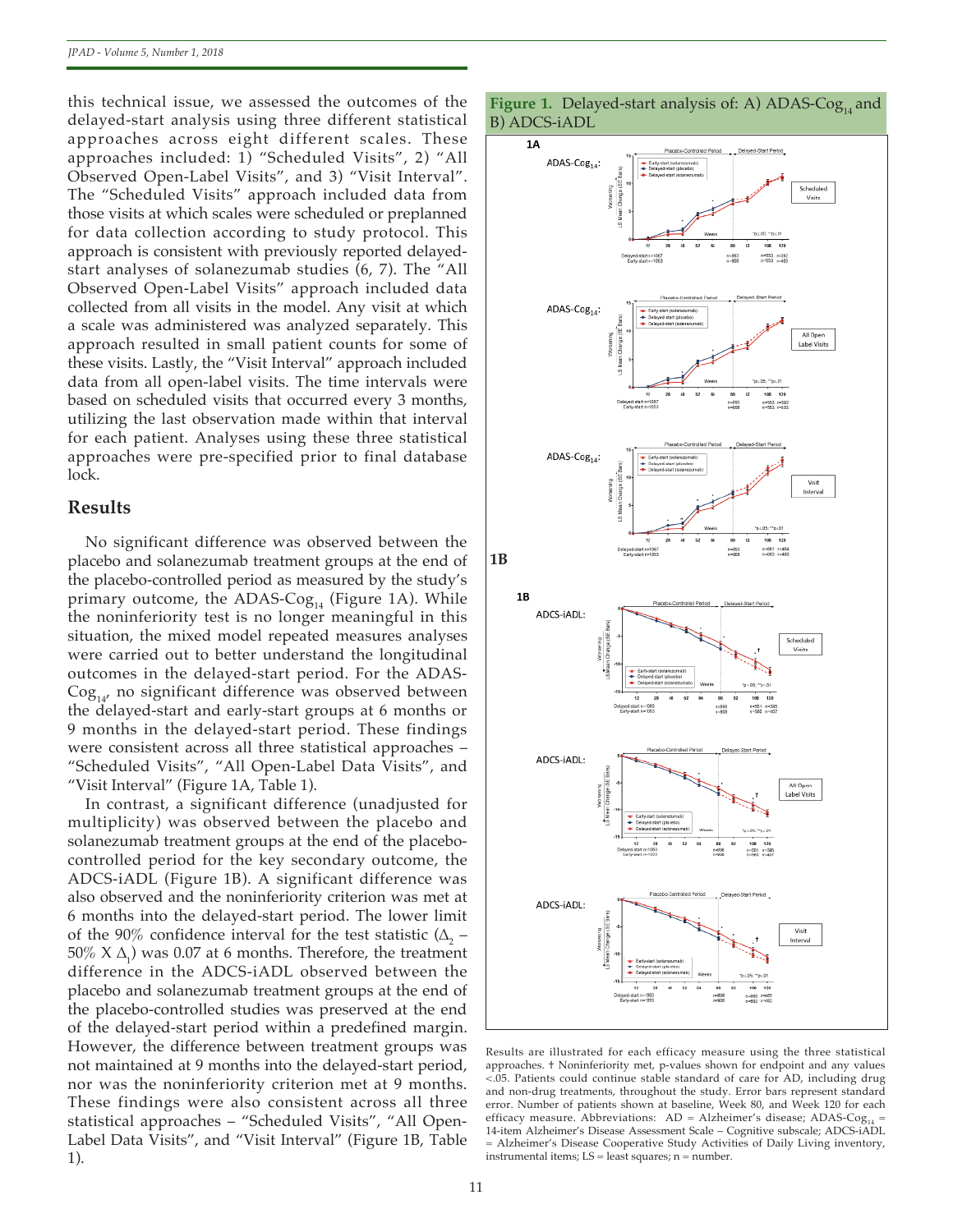



† Noninferiority met, p-values shown for endpoint and any values <.05. Patients could continue stable standard of care for AD, including drug and non-drug treatments, throughout the study. Error bars represent standard error. Number of patients shown at baseline, Week 80, and Week 120 for each efficacy measure. Abbreviations: AD = Alzheimer's disease; ADAS-Cog<sub>14</sub> = 14-item Alzheimer's<br>Disease Assessment Scale – Cognitive subscale; ADCS-iADL = Alzheimer's Disease Cooperative Study Activities of Daily Living inventory, instrumental items; LS = least squares; n = number.

Among the remaining secondary measures, a significant difference was observed between the placebo and solanezumab treatment groups at the end of the placebo-controlled period for the ADCS-ADL, ADCSbADL, iADRS, and MMSE, but not for FAQ. The "Scheduled Visits" approach results for the delayedstart analysis are presented in Figure 2. At 6 months, a significant difference was also observed between the delayed-start and early-start treatment groups for the ADCS-ADL, although the noninferiority criterion was not met at this time point. No significant treatment differences were observed at 6 months or 9 months for other scales assessed, nor was the noninferiority criterion met.

The results were generally consistent regardless of which of the three statistical methods was used (Table 1). The significant difference observed between the delayed-start and early-start treatment groups for ADCS-iADL and meeting the noninferiority criterion at 6 months using the "Scheduled Visits" approach was also observed with the other two statistical approaches – "All Observed Open Label Visits" and "Visit Interval". Similarly, the significant treatment difference between delayed-start and early-start groups observed for the ADCS-ADL at 6 and 9 months in the delayed-start period was evident across all three statistical approaches. The lack of a significant treatment difference and the failure to meet the noninferiority criterion at 6 and 9 months was generally observed for the other efficacy measures across all three statistical approaches. There were two exceptions, including: 1) a significant treatment difference observed for ADCS-bADL evident using the "Visit Interval" approach; and 2) the iADRS meeting the noninferiority criterion at 6 months using the "Visit Interval" approach.

## **Discussion**

In the current analysis, we applied the delayedstart methodology to data from EXP3 to determine if an anticipated significant treatment difference at the end of the placebo-controlled period was maintained (at a predefined level) during the delayed-start period. However, no significant difference was observed between the placebo and solanezumab treatment groups at the end of the placebo-controlled period for ADAS- $\text{Cog}_{14}$ , the study's primary outcome measure. For the ADCS-iADL, a significant treatment difference was observed between the placebo and solanezumab treatment groups at the end of the placebo-controlled period, and at 6 months in the delayed-start period, and the noninferiority criterion was met. None of the other secondary efficacy measures (i.e. ADCS-ADL, ADCS-bADL, iADRS, FAQ, MMSE) demonstrated a similar treatment profile.

Previous studies (EXP and EXP2) have suggested that solanezumab may have a disease-modifying effect on the progression of AD among patients who began treatment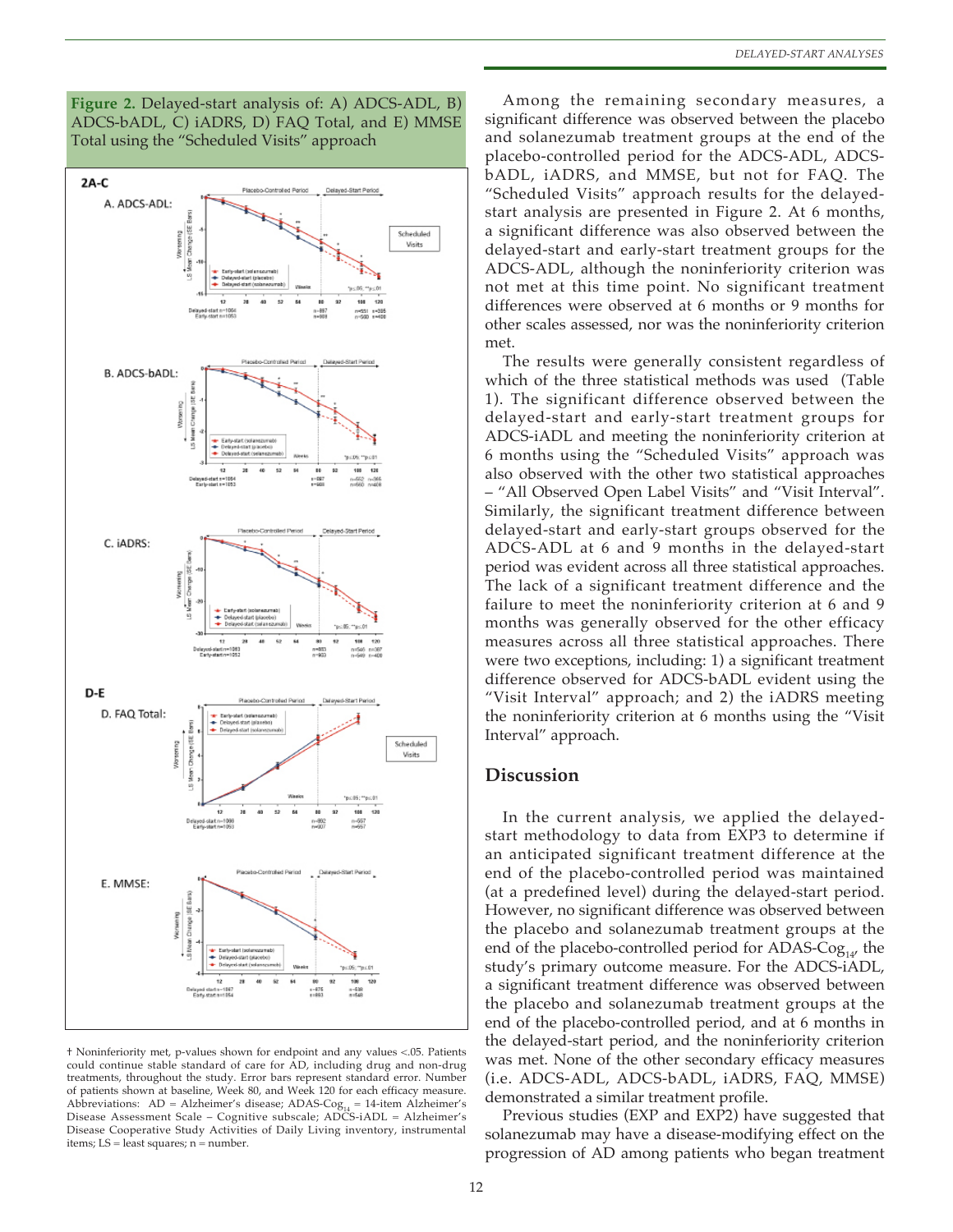at the mild AD stage (6, 7). In the second paper, the subsequent analysis included additional data for up to 2 years from the EXP-EXT Study for a total of a 3.5-year period, including 18 months in the placebo-controlled period and 2 years in the delayed-start period (7). For the ADAS- $\text{Cog}_{14}$ , the treatment difference was maintained at 6 months (Week 108) and subsequently at Weeks 132 and 160, meeting the noninferiority criterion at Weeks 108 and 132. For the ADCS-iADL, the treatment difference was maintained at 6 months (Week 108) and subsequently at Week 132, meeting the noninferiority criterion at Weeks 108 and 132. Somewhat more variable results were observed for the Clinical Dementia Rating scale-Sum of Boxes (CDR-SB), MMSE and ADCS-bADL demonstrating evidence for significant treatment differences and meeting the noninferiority criterion at some visits, but not in a pattern consistent with that observed for the ADAS- $\text{Cog}_{14}$  and ADCS-iADL.

EXP3 demonstrated a smaller treatment difference at the end of the placebo-controlled period consistently across all the clinical measures than was observed in secondary analyses of EXP and EXP2. Honig and colleagues have proposed several possible explanations for the lack of substantial reductions in cognitive decline with solanezumab in EXP3. These possible explanations include: 1) inadequacy of peripheral reductions in soluble free Aβ concentration to reduce deposited amyloid; 2) an insufficient dose of solanezumab; and 3) the possibility that brain neurodegeneration may be too advanced even in patients with mild AD to limit disease progression (12). However, the reasons for the difference in the magnitude of treatment differences between EXP/EXP2 and EXP3 are not fully understood.

Clearly, this smaller treatment difference and the lack of a significant treatment difference at the end of the placebo-controlled period in EXP3 underlies, in part, the failure to replicate earlier findings with regard to the delayed-start analysis. With respect to the delayedstart design, a smaller treatment difference at the end of the placebo-controlled period  $(\Delta_{1})$  would result in a decreased ability to detect significant treatment differences at the end of the delayed-start period  $(\Delta_2)$ . Further, a small  $\Delta_{1}$  would lead to reduced power to meet noninferiority criteria.

To determine the potential impact of early study termination of EXP3 on the delayed-start analyses, we assessed the outcomes of the delayed-start analysis using three different statistical approaches ("Scheduled Visits", "All Observed Open-Label Visits", and "Visit Interval") across 8 different scales. It did not appear that the statistical approach used to assess the delayed-start analyses affected the overall findings significantly. The results were generally similar with respect to differences observed between the placebo and solanezumab treatment groups for each efficacy measure and for those that met the noninferiority criterion across the three statistical approaches with few exceptions. Data suggest

that "Visit Interval" approach may have a slightly greater power to detect group difference in the delayed-start period. This may not be surprising given this approach utilized all available patients and their data.

There are several limitations to the current analysis. The delayed-start period of the EXP3 study was terminated early, and this may have resulted in all the patients essentially appearing to be early "drop-outs" and consequently affecting the statistical analysis of data. Therefore, instead of having an analysis with evenly spaced visits for data collection and larger numbers of patients at each time point, the analysis had many more time points for data collection and fewer numbers of patients at each time point. A reduction in patient sample size per visit in the delayed-start period may have decreased statistical power to adequately assess the treatment difference and the noninferiority criterion. In addition, it is important to note that the difference observed between the placebo and solanezumab treatment groups for the ADCS-iADL might be viewed as being only nominally significant since it was not corrected for multiple comparisons.

## **Conclusion**

EXP3 did not meet its primary objective with small treatment differences across clinical measures. Statistical modeling methodology reported previously for delayedstart analysis was applied to EXP3 to understand the longitudinal long-term outcomes. While the ADCS-iADL reached nominal statistical significance at the end of the placebo-controlled period and met noninferiority at the pre-specified 6-month time point in the delayedstart period, the treatment differences were small. The constraints of small treatment differences at the end of the placebo-controlled period and early stopping of the delayed-start period do not allow adequate assessment of any putative disease-modifying effect of solanezumab.

*Conflict of interest:* Dr. Liu-Seifert, Mr. Case, Mr. Andersen, and Ms. Holdridge are employees of Eli Lilly and Company. Drs. Kollack-Walker and Siemers were employees of Eli Lilly and Company at the time of manuscript preparation. Dr. Aisen serves on a scientific advisory board for Proclara; has served as a consultant to Proclara, Eli Lilly, Merck, Roche, Amgen, Abbvie, Pfizer, Novartis, Janssen, Lundbeck, Biogen, iPerian, Probiodrug, Anavex, Cohbar, Cytox, aTyr, Avanir; and receives research support from Eli Lilly, Janssen, NIA, FNIH, and the Alzheimer's Association.

*Ethical standards:* Ethical review board approval and informed consent of subjects are reported in the primary publications of the studies noted in this article.

### **References**

- 1. Xiong C, van Belle G, Miller JP, Morris JC. Designing clinical trials to test disease-modifying agents: application to the treatment trials of Alzheimer's disease. Clin Trials. 2011 Feb;8(1):15-26.
- 2. Zhang RY, Leon AC, Chuang-Stein C, Romano SJ. A new proposal for randomized start design to investigate disease-modifying therapies for Alzheimer disease. Clin Trials. 2011 Feb;8(1):5-14.
- 3. Cummings J, Gould H, Zhong K. Advances in designs for Alzheimer's disease clinical trials. Am J Neurodegener Dis. 2012;1(3):205-16.
- 4. McGhee DJ, Ritchie CW, Zajicek JP, Counsell CE. A review of clinical trial designs used to detect a disease-modifying effect of drug therapy in Alzheimer's disease and Parkinson's disease. BMC Neurol. 2016;16:92. doi: